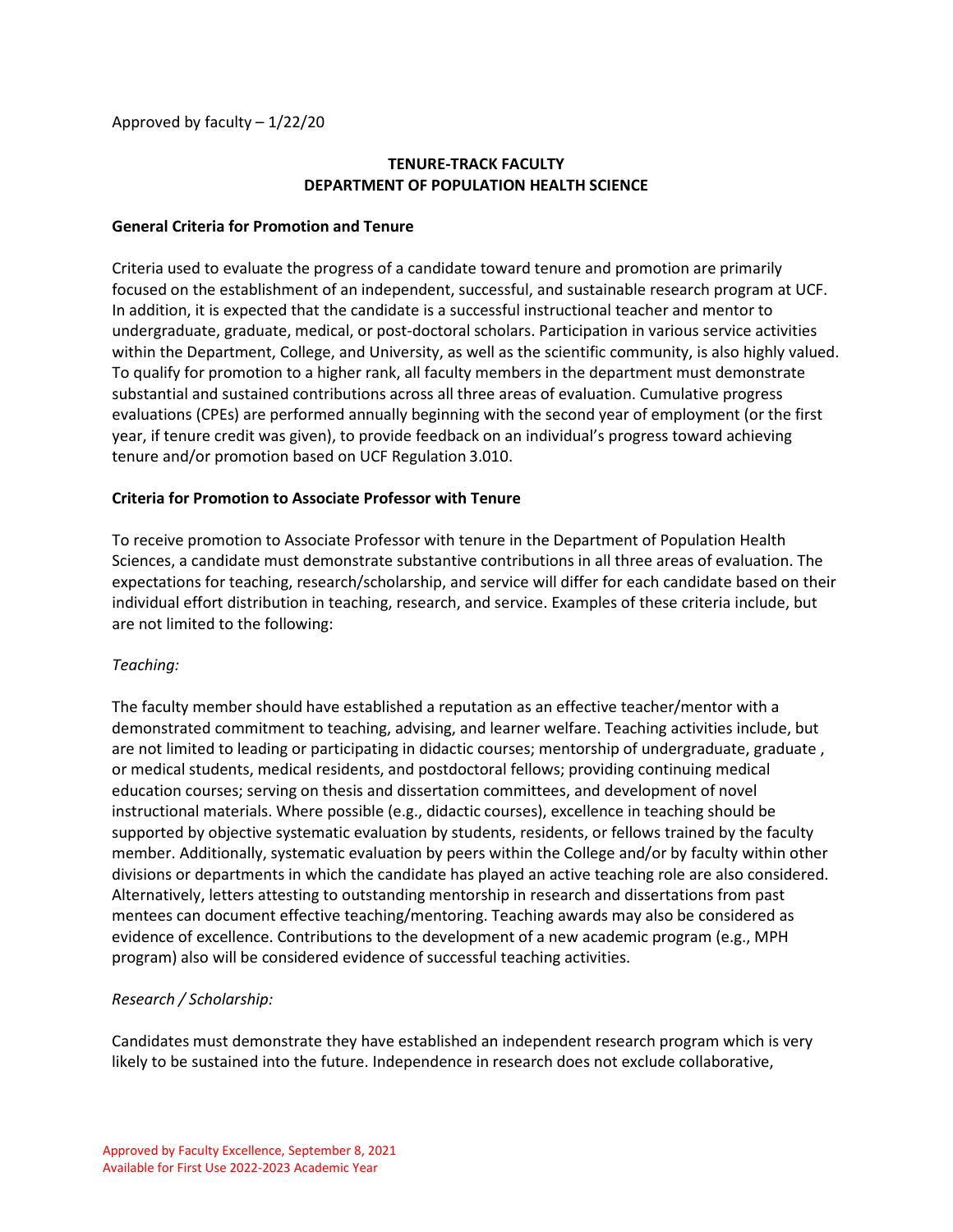interdisciplinary, or team-science; as such activities are central to the mission of Population Health Sciences. Rather, it includes both traditional independence but also independent contribution to scholarly research teams (e.g., lead statistician, lead methodologist, etc). For promotion to Associate Professor with tenure, faculty are expected to meet all four of the following criteria:

- A. With the exception of those who are hired with tenure, publications considered for tenure must be based on research conducted or published while at UCF (as evidenced by a UCF affiliation of the resulting publication) or at the previous institution for which they were granted tenure credit.
- B. No specific number of scholarly journal publications/books will be considered sufficient for tenure. Rather, tenure will be awarded to those with a research program that has evidence of major scholarly impact through their research. Evidence of this impact will be based on the number, quality, and contribution of research publications. As such, successful candidates should have a substantial number of scholarly research publications that meet the following criteria:
	- If journal articles, these should be published in high quality peer-reviewed journals based on the relative impact factor of journals in that faculty member's field. Articles published in journals without JCR Thompson impact factor ratings (e.g., journal is too new, etc) will also be considered if sponsored by an academic society.
	- If authored books, these should be published by scholarly or academic presses. Self-published, online only, or pay per copy books will not be considered for tenure. Edited books will be considered as evidence of scholarly contribution when published by a high quality scholarly or academic press, but secondary to authored books. Book chapters, likewise, will be considered as evidence of scholarly contribution if chapters are published in books printed by major scholarly or academic presses, but secondary to peer reviewed journals.
	- Senior authorship (i.e., corresponding author, first author, or senior/last author) is an important indication of independent and meaningful contributions to the field. However, publications where faculty are not senior authors but are key contributors as part of collaborative, interdisciplinary, or team-science will also be considered as evidence of success. The expectation is that successful faculty will sometimes lead research teams (resulting in several senior author publications) and other times will be contributing team members (resulting in fewer senior author publications). Likewise, mentoring students, residents, and post-docs in research is critical and often appropriately results in the learner taking lead authorship. Providing opportunities for learners to publish is also valued and will be considered as evidence of success. Nevertheless, successful candidates will be expected to be senior author on approximately 25% of their scholarly publications produced during their appointment at UCF.
- C. Candidates for tenure should provide evidence of success in creating a coherent and meaningful program of research. For tenure, the expectation is for success in obtaining peer-reviewed internal and external funding as Principal Investigator or MPI to support one's plan of research while at UCF. Examples may include a large federally-funded grant or a history of multiple smaller state/federal grants, training grants, or foundation grants. The candidate should demonstrate a continued upward trajectory toward attempting to obtain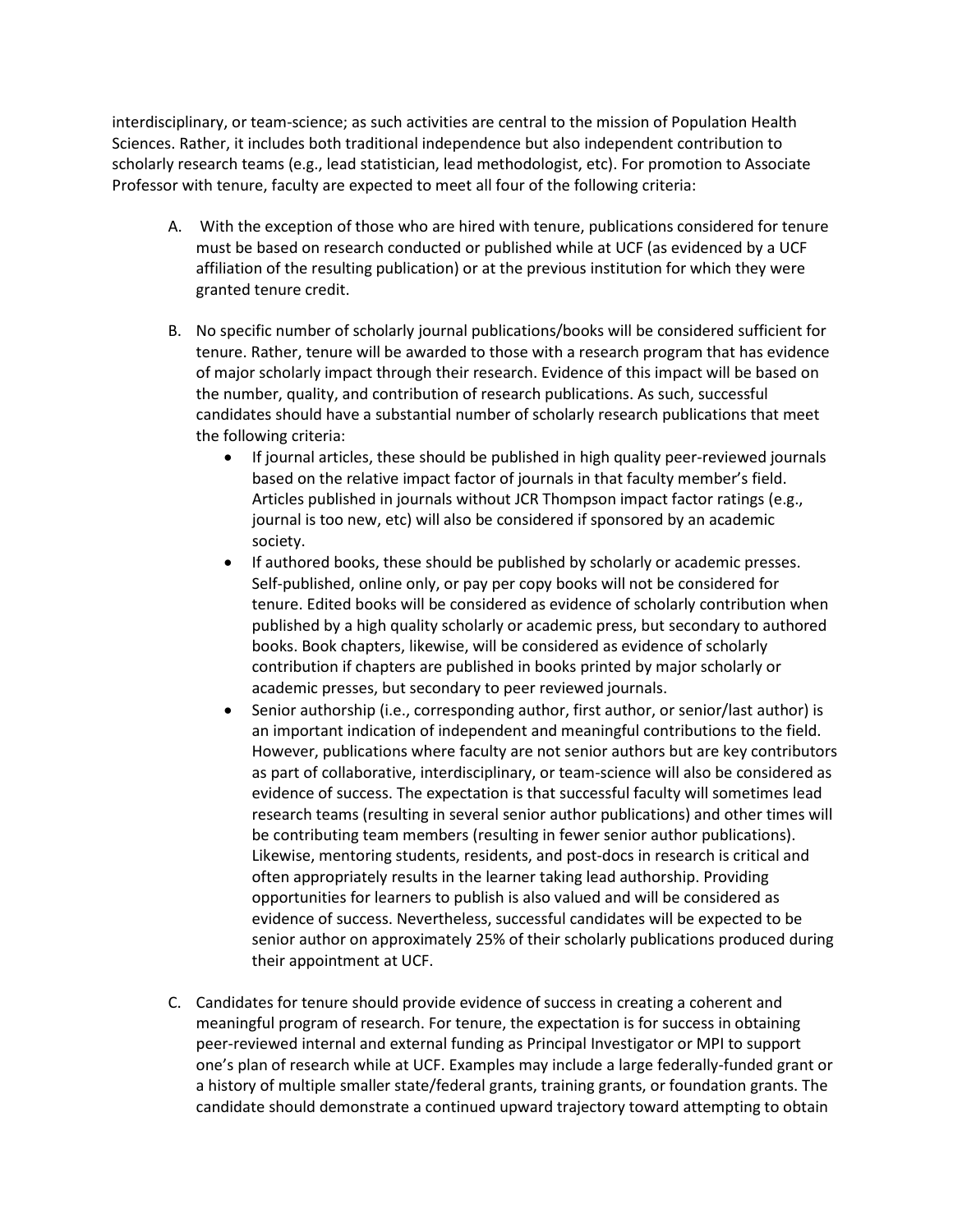larger external funding. Grants on which faculty are part of successful interdisciplinary teams as a Co-Investigator will also be considered as evidence, especially if the grant provides salary coverage. Ongoing and persistent efforts to obtain external funding (while maintaining outstanding achievements in other areas of research productivity) will be considered as potentially compensating for the absence of meeting the above noted funding expectations.

D. Candidates will demonstrate national impact of their research in the field as evidenced by letters of reference and citations to the faculty member's work or H-index. Given the different citation patterns in different fields, no specific number of citations or H-index will be considered sufficient for tenure, but as evidence relative to others in a faculty member's field. Additional evidence of the impact in the field will include the use of their research, theories, or ideas by others for the development of public health policy, interventions, or services in the real-world application; or in legal briefs, bills, or court arguments with significant social or public health policy implications. Awards for scholarly contribution (early career contribution awards), selection for participation in a federal grant review panel, or editorial board membership are also evidence of national and international reputation.

### *Service:*

The College and Department place great emphasis on service. Significant contributions in this area will be recognized when considering a faculty member's qualifications for promotion and tenure. Several types of service are considered as evidence for tenure, including service to the Department (e.g., search committees, curriculum development committee), service to the College of Medicine (e.g., faculty council, award committees), service to the University (e.g., serve on IRB, review internal grant applications), service to the field (e.g., editing a journal, NIH grant section reviewer, journal reviewer, holding office of an academic organization), and service to the community that is consistent with the academic mission of the Department and College (e.g., serving on board of directors of healthorientated community organization, providing research service for little or no funding to local, state, or national health-orientated service organization). Mentorship of junior faculty (both within and external to UCF) both formally (e.g., K01, etc) or informally is a further service to the field that is encouraged. Candidates for tenure should have evidence of service in several of the above noted categories.

#### *Early Tenure and Promotion:*

Faculty who have clearly exceeded all criteria for tenure and promotion may seek to apply for tenure and promotion to Associate Professor prior to the end of their tenure clock.

#### **Criteria for Promotion to Professor**

The title of Professor represents the highest academic rank within the institution and holds special recognition within the College and academic community. Promotion to Professor is not awarded on the basis of longevity, but rather on the basis of sustained and ongoing achievement in teaching, research, and service. In addition, those considered for the rank of Professor are expected to have established a national or international reputation with the promise of continued scholarly contribution. The usual time in the rank as Associate Professor is five years.